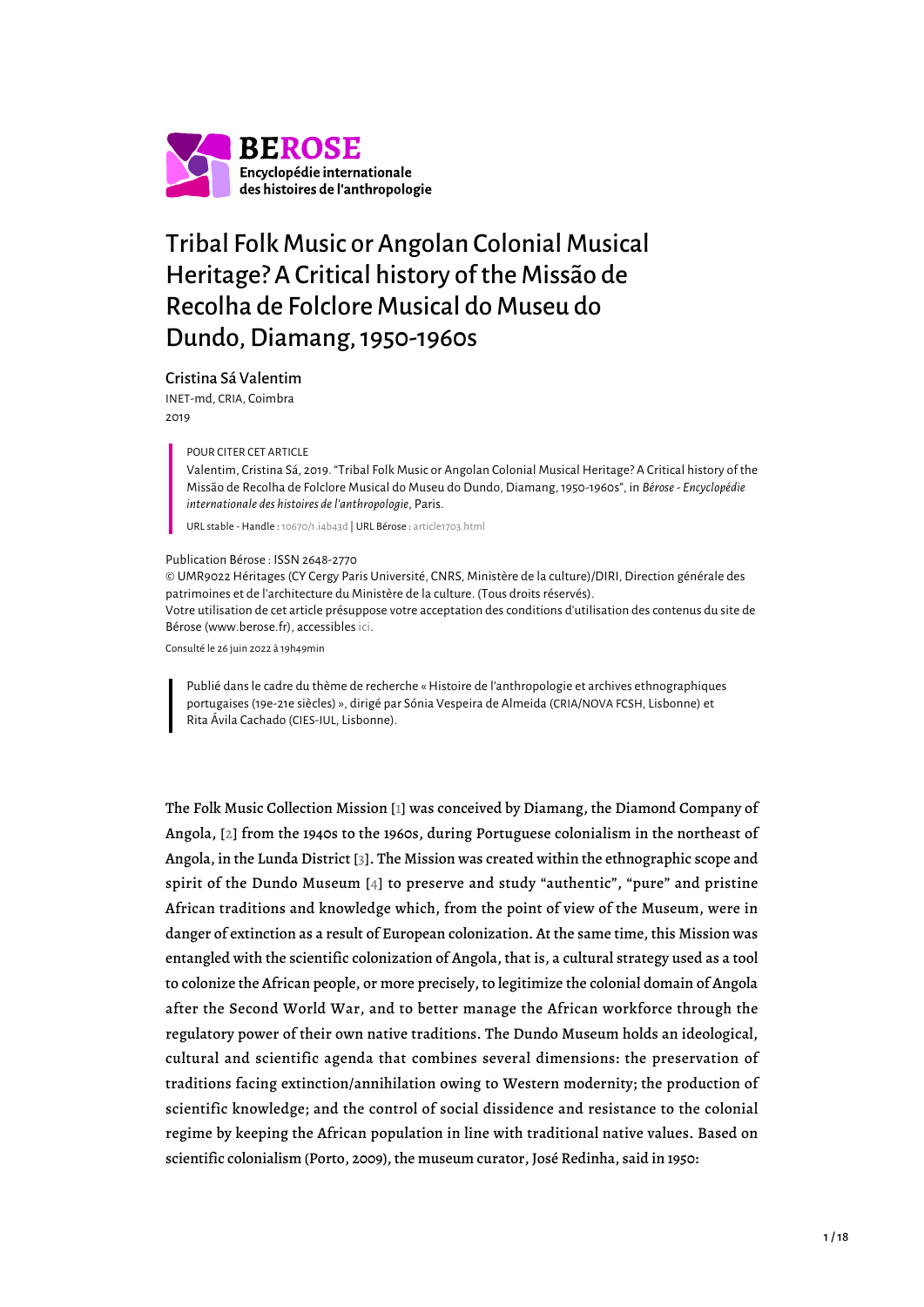[...] the development of folklore and other traditional and artistic aspects or others of interest have considerable importance as normalizing elements of native customs, restraining the modern trend of those *dancing [[5\]](#page-15-4)* kinds of dances and other amusements which are pernicious for social balance and discipline (UC/AD RAMD, 1950: 15)

<span id="page-1-0"></span>This kind of discourse is rooted in the European context where the search for a 'popular culture' of a rural, traditional and pure nature – *folklore* – aimed both to preserve the ancient ways of life of a people, and also to highlight, by contrast, the paradigm of Western modernity rooted in ideals of Reason, Civilization, Nation, Progress, Industrialization, Technology and Science (Bendix, 1997). In this regard, popular cultures were transformed into folklore not only to study and "save" traditional cultural material and pristine ways of living, but also to maintain authoritative modern regimes through the containment of people within their own traditions, aiding a homogeneous and peaceful modern construction of the Nation. This process of folklorization also occurred in Portugal during the fascist regime of the Estado Novo and was consolidated in the 1930s and 1950s. The search for national unity implied mapping ethnographic diversity and valorizing regional specificities (Alves, 2007: 63, 90). In this process, the Portuguese state turned to the countryside – a repository of the living and idyllic past – and encouraged, for example, the organization of local folk groups, structured and programmed in detail according to the "authentic traditions" of the Portuguese people (Vasconcelos, 2001: 403). This policy aimed to eliminate all symbols of the "rhetoric of agitation" from the working-class movement in the late 1930s to legitimize the authority of the Estado Novo, in order to implement social discipline and to celebrate the idea of a national identity (Castelo-Branco and Branco, 2003: 11). [\[6](#page-15-5)]

<span id="page-1-1"></span>In colonial contexts, particularly in Sub-Saharan Africa from the late 19th century, African cultures were transformed into the category of 'native folklore' by following the same logic. But in those contexts, particularly those in the Lunda region, the processes involved issues of knowledge, time, social classification, scale and modes of productivity. This was necessary in order to highlight the racial and cultural superiority of the West as the civilizing agent and to legitimize colonial rule over subaltern African populations (Santos, 2002: 247-248), becoming "two sides of a single coin" (Hall, 2001: 278). Those colonial and ethnographic practices implied the so called 'invention of tradition' that reinvented African cultures as homogenous (without complexity), primitive and relegated to a historical past where colonial modernity was absent. Thus, 'traditional' black African societies were racialized and controlled by colonial rule making a link between the rhetoric of 'authenticity' and primordiality, and exoticism, tribalism, primitivism and practices of economic and human exploitation (Wolf, 1982; Clifford, 1988; Ranger, 2002; Naithani, 2010). In that attempt, African cultures were to be ethnographically studied and preserved by the Dundo Museum, and imagined as "indigenous" folklore – by which I mean traditional, tribal, pristine, static, pure and exotic knowledge and culture – to, paradoxically, be set apart from Western colonial and capitalistic modernity, and to restrain – as José Redinha suggested above – "amusements which are pernicious for social balance and discipline" (UC/AD RAMD, 1950: 15).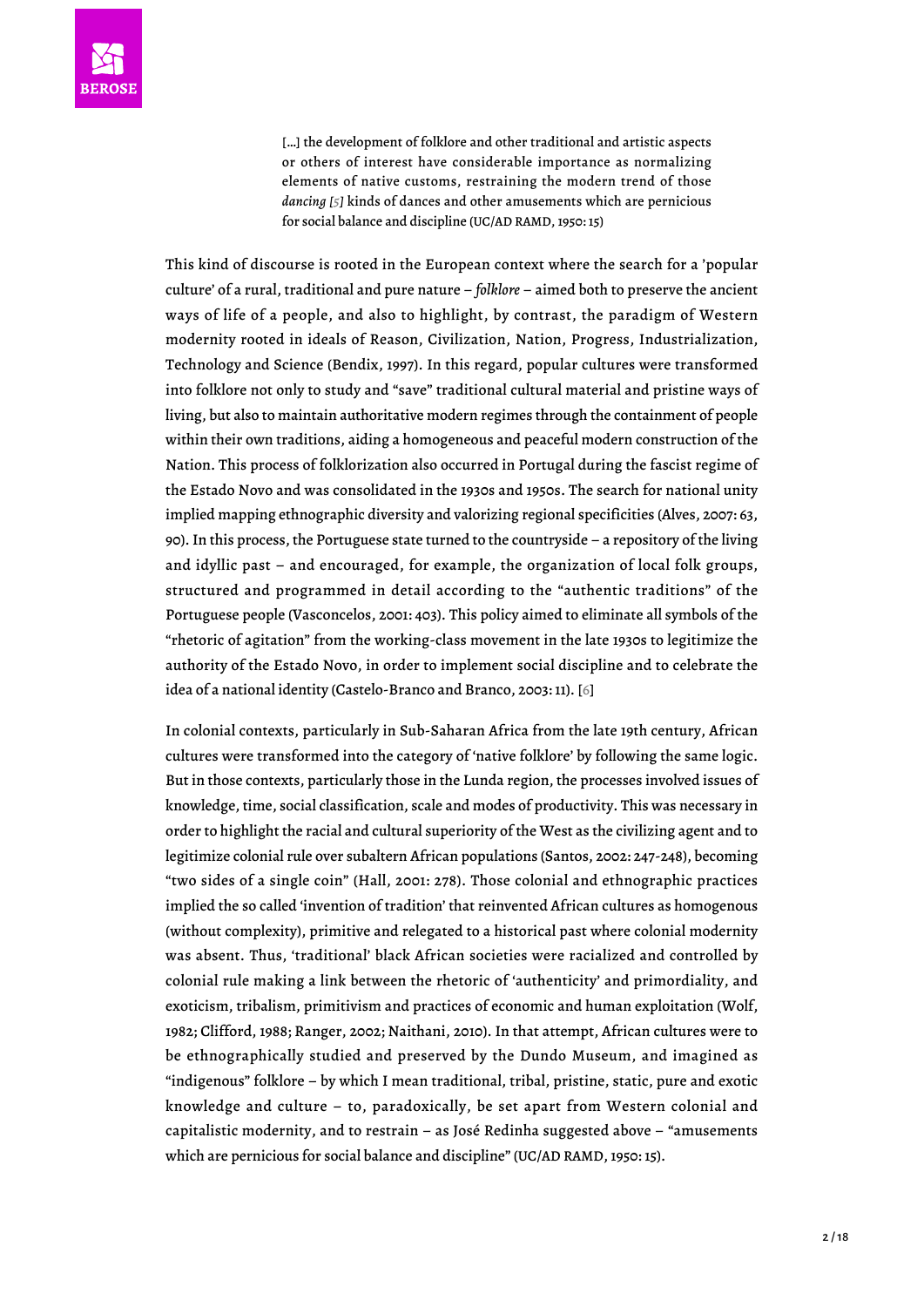

In that sense, it should be noted that José Redinha was the ideal person to assume the role of curator of the Dundo Museum, a position which he held between 1942 and 1959, becoming a central figure in the process of folklorization of Lunda and in the history of Portuguese anthropology. First, Redinha was a profound connoisseur of the local African people and was not totally unknown to the native communities. This was partly because of his previous experience as a colonial official at the Chitato Administrative Post near Dundo, which provided him with knowledge of the various native languages and made it possible to have contact and intimate relations with the traditional chiefs (*Sobas*) (Porto, 2009: 47). Also, the ethnographic collection campaigns that Redinha had been carrying out for the museum had fomented relations of proximity with the local populations and gave him ethnographical knowledge about Angola. Moreover, this practice had resulted in a personal collection of objects, watercolours and drawings that prompted the invitation from the first General Director of Diamang in Lunda, the engineer Quirino da Fonseca (idem: 47-48). All these reasons would thus qualify him to assume the position of curator of the museum. As a way of deepening his anthropological knowledge, in 1945 Redinha took an internship in the Museum of Ethnology in Lisbon, visited exhibitions, museums and the personal library of the Diamang Administrator José Vilhena, which was specially dedicated to colonial explorers, took some lessons from the watercolour master Alberto de Sousa and attended prehistory and ethnology classes at the Faculty of Arts of the University of Lisbon (Porto, 2009: 57).

To better understand these complexities of colonial domination in Lunda which were carried out through the transformation of African culture into folklore, it is important to know more about Diamang and its place in northeast Angola.

Diamang was created in the northeast of the Lunda District in response to national economic fragilities and ambitions, following the intensification of political, ideological and European interest in African territories from the late 19th century onwards. After the discovery of diamond deposits in the basin of the Kasai River in 1912, Diamang was founded in 1917 with funding from Portugal, Belgium, France and the USA, [\[7\]](#page-15-6) which is revealing of the increasing importance of capitalist attitudes to sustaining the Portuguese Empire.

<span id="page-2-0"></span>The region of the Lunda District (created in 1895) was inhabited by several ethnic communities, namely the Cokwe people and related communities, all descendants of a large migratory movement that came from the Ruwund [Lunda] State in Katanga towards the west of central Africa, beginning in the 17th century (Fernando, 2013: 35). Portuguese colonial domination had to overcome long, strong resistance, and only gained ground in Lunda at the end of the 1920s (Porto, 2009: 7-8). Diamang's engagement with local communities was achieved largely through forced recruitment to work in the diamond mines.

<span id="page-2-2"></span><span id="page-2-1"></span>In the Lunda District, the recruitment of *contratados* [contract workers] was carried out by Diamang in villages far away from the mining areas, namely from the present-day South Lunda or from southwest, south or northwest of the present-day North Lunda. With the help of *Chefes do Posto* Administrativo (colonial officials), *Sobas* (traditional chiefs), *cipaios [[8\]](#page-15-7)* and *capitas, [[9](#page-15-8)]* all manpower was subject to compulsory recruitment and transported on trucks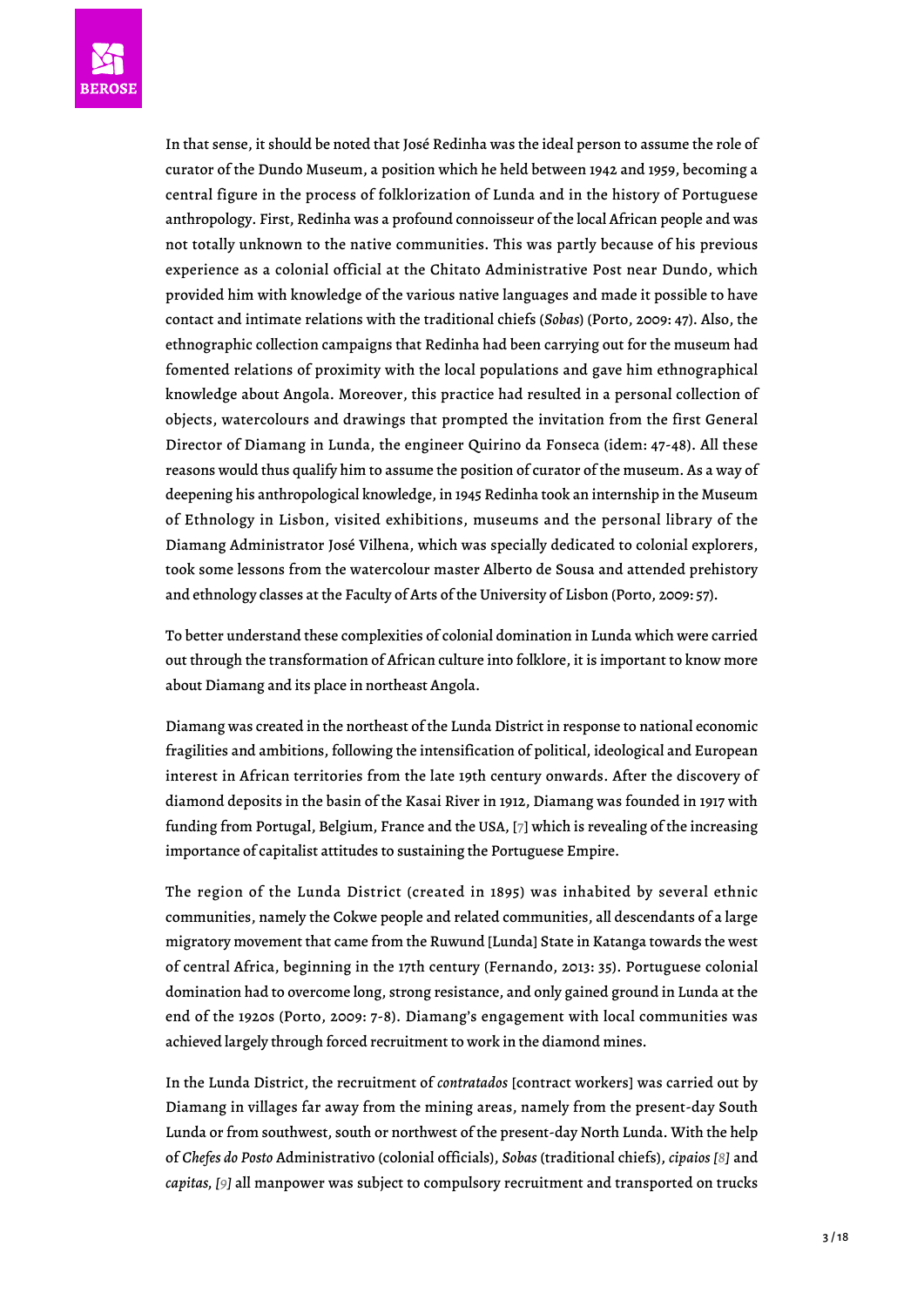

<span id="page-3-0"></span>(from 1948 on) to do at least one period of contract labour. At the end of that contract period – which legally could last eighteen months, even if workers might stay as many as twentyfour months or more doing multiple contracts, willingly or by coercion (Cleveland, 2008: 52, 230-231) – they could become local residents by working in other of Diamang's services, or return to their villages and possibly go back later for another period of contract labour after a rest period. They could bring their wives with them, who would also work in cafeterias and mine camps as cleaners and cooks, and under the forced labour regime as field labourers on *lavras* (plantations) and Diamang farms in order to feed all the population under Diamang's colonial rule [[10](#page-15-9)] (Fig. 1-2).



Fig. 1 Um grupo de trabalhadores contratados [A group of contract workers], 1948. Source: Diamang Photographic archive, Minho University, Nogueira da Silva Museum, "Indigenous Assistance Folder" 15-C, Photo nº 8134. © Museu Nogueira da Silva/Universidade do Minho

<span id="page-3-5"></span><span id="page-3-4"></span><span id="page-3-3"></span><span id="page-3-2"></span><span id="page-3-1"></span>To keep the workforce healthy and under control, but also for Portuguese influence to endure in Africa, Diamang created an ethnographic museum in 1936 along with hospitals, churches, schools, bridges and roads. In a national and international context where colonial science was part and parcel of political agendas, it was from the Dundo Museum [[11\]](#page-16-0) that Diamang organized a set of ethnographic collection campaigns, exhibitions and scientific studies on native material culture and festive performances. In this way, Diamang aimed to preserve African traditions in a "direct manner", [[12](#page-16-1)] that is, instilling cultural habits of appreciation of traditions by engaging people in festive exhibitions of native folklore and the recognition of their cultural value by the Europeans, in the hope of obtaining immediate results. So, as well as the collection of objects, in 1943 the Museum created the Museum Village, [[13\]](#page-16-2) which had a site – the Folk Yard [\[14\]](#page-16-3) – for staging performances of 'traditional rites and festivals' by the Native Folk Groups [[15](#page-16-4)] organized by the Dundo Museum. These groups aimed to entertain international visitors to Lunda, showing the colonial effort to 'civilize' the 'noncivilized' people (Fig. 3), particular those under the *Estatuto do Indigenato* (Native Status).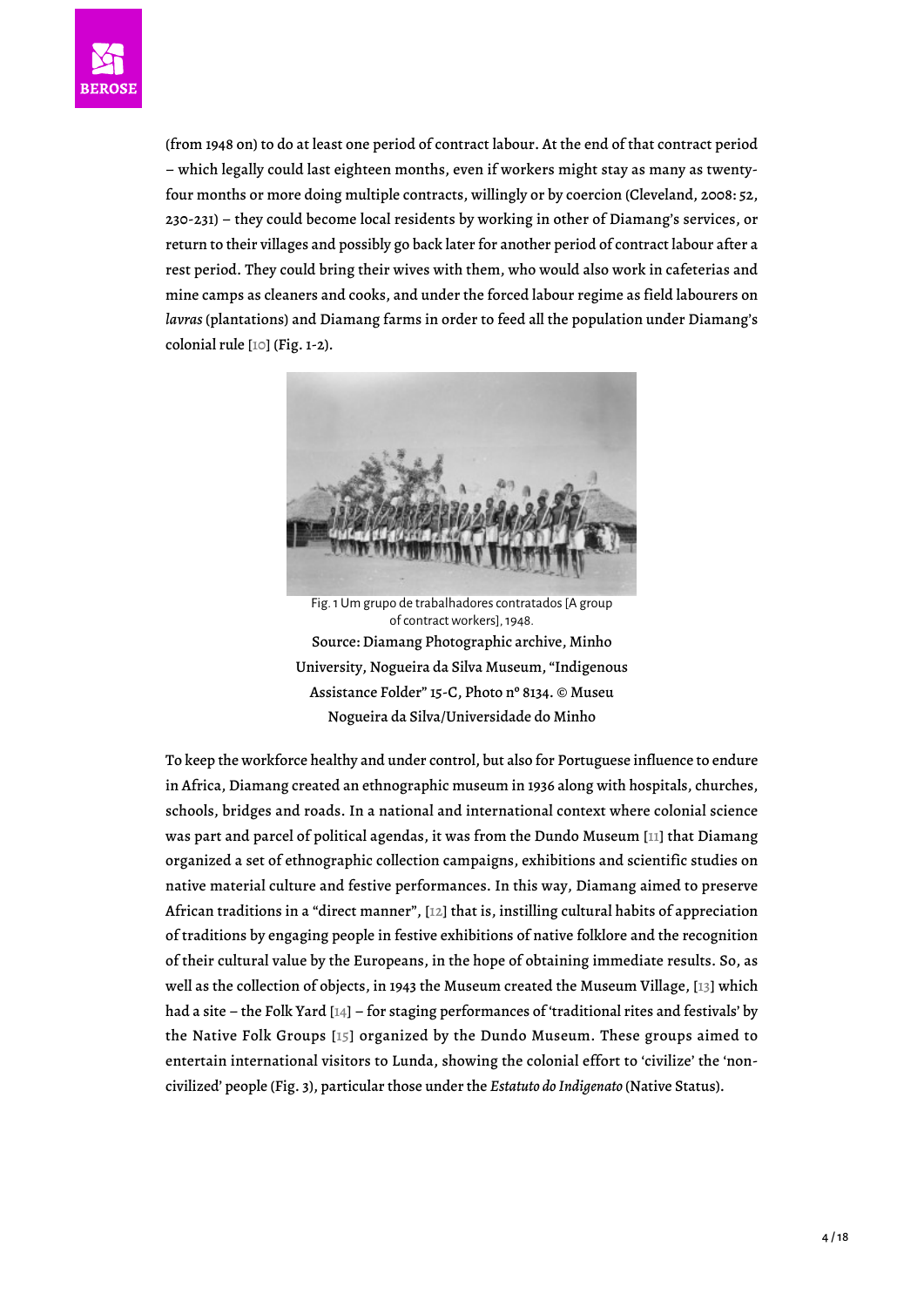



Fig. 2 Camequesse – Mulheres de contratados, trabalhando nas lavras [Region of Camequesse – Wives of contract workers, working in the plantations/fields],1954. Source: Diamang Photographic archive, Minho University, Nogueira da Silva Museum, "Social Assistance" 18, Photo nº 14570. © Museu Nogueira da Silva/Universidade do Minho

This social-legal status lasting from 1926 to 1961 defined the *Indígenas* as the non-white people in colonial society who lacked European cultural habits and thus had no access to Portuguese citizenship. In Angola, these *Indígenas* served as forced labour for state or private agencies. Thus the designation of *Indígena* meant not only someone native, but also *não civilizado* (noncivilized person) and who had no citizenship rights. Despite its rhetorical nature, the 'Civilizing Mission' was also used as an argument by state or private enterprises to legitimize the coercive and compulsory practices of *indigenous* labour (Cruz, 2005: 155). More precisely, the idea was that native labour was at the same time a moral obligation and a duty of the Portuguese Colonial Government – a kind of imperial "benevolence" and "inevitability" – to improve local living conditions (Jerónimo, 2010: 57, 68, 75).



Fig. 3 "Visita de Sua Excelência o Embaixador de Inglaterra" [Visit of his Excellency the Ambassador of England], 1958. Source: Diamang Archive, Coimbra University, Box nº 8 "Visitas" [Visits], Photo nº 18468. © Universidade de Coimbra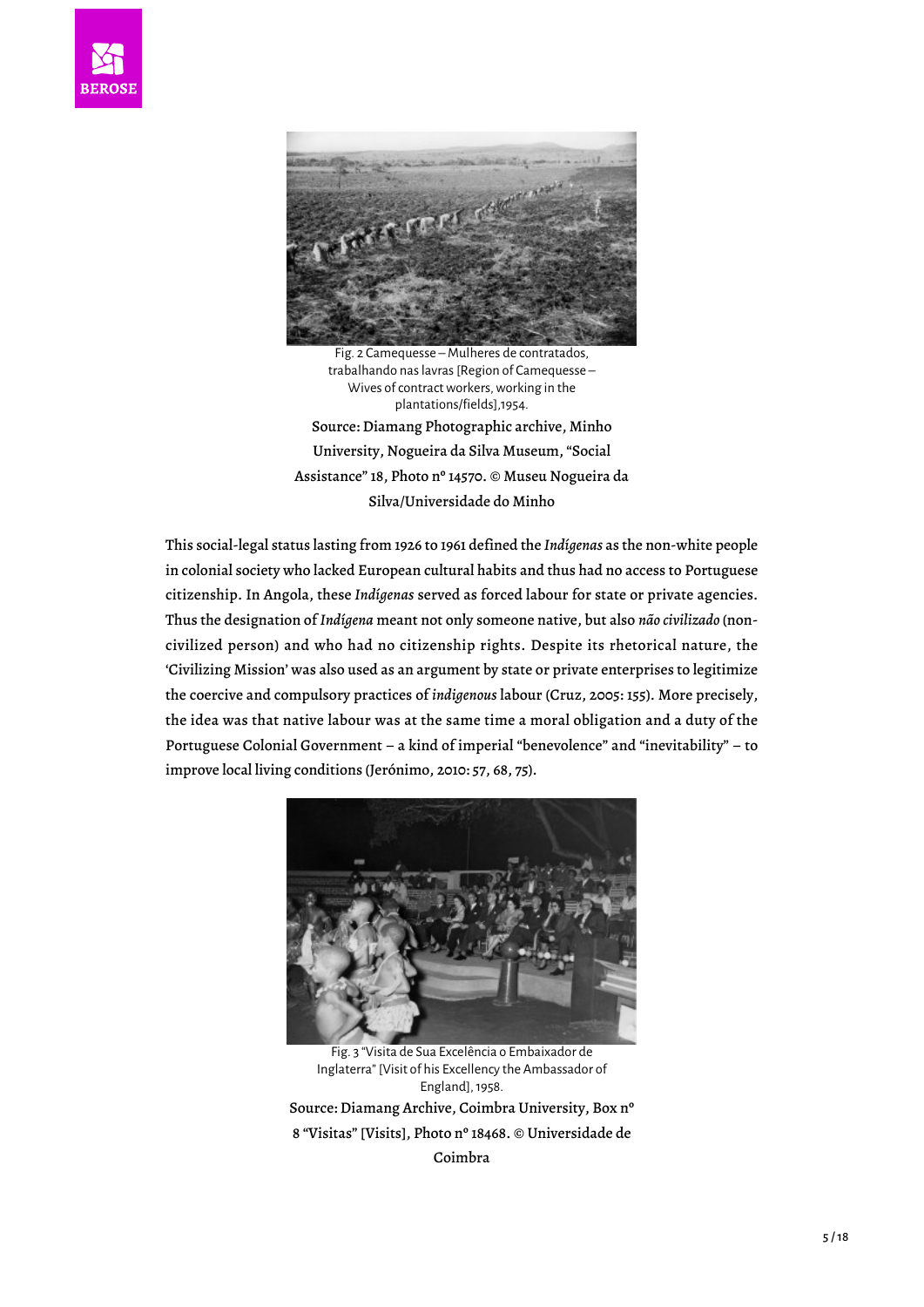

<span id="page-5-0"></span>Within this context, together with the increasing difficulty which the Dundo Museum found in preserving 'authentic traditions' and the international context of decolonization after the Second World War, the museum began to collect African "authentic" songs and dances in areas far from the urban space, such as Dundo, that were, supposedly, not yet 'contaminated' by Western, 'civilizing' colonial action. In that sense, complementary to the "direct manner", the Mission was understood by the company as an "indirect manner which represents a last recourse" [\[16\]](#page-16-5) of preserving and revalorizing African traditions, as well as controlling the African communities. Although this activity began in 1949 with an invitation to the Portuguese ethnomusicologist Professor Artur Santos, systematic expeditions only began in 1950. They continued until the end of the 1960s under the leadership of Diamang employee Manuel Pinho Silva who had previously helped Professor Artur Santos and was working at *Emissora do Dundo* (Dundo Broadcasting, known as *Radio Diamang*) and in the African manpower division. Also, the whole process of collecting and verification of the ethnographical data, as well as all the decisions that were necessary to take around the Mission, was carried out not under the authority of José Redinha but between Pinho Silva at Dundo, Ernesto de Vilhena, the Diamang Administrator and his son, José Vilhena, the Director of the Cultural Services of the company in Lisbon. Instead, José Redinha took over folklorization in the Dundo region through the organization of native folk groups and the collection of material culture for the museum.

<span id="page-5-1"></span>The Mission recorded around fifteen hundred songs over seven campaigns conducted mostly during the dry season (*cacimbo*) in villages near Cuando Cubango, and in the Moxico and Lunda Districts (Fig. 4). [\[17](#page-16-6)] Pinho Silva travelled together with other male employees and *indigenous* staff including cooks and drivers, and with his wife Maria José Gouveia Reis, beginning in 1954. However, the Mission encountered several adversities during the campaigns. In addition to the hard climatic conditions and the traffic on the ground, African 'traditions', imagined as immutable, crystallized in the past and pure, did not exist, which demanded a reinforcement of the collaboration with the African communities.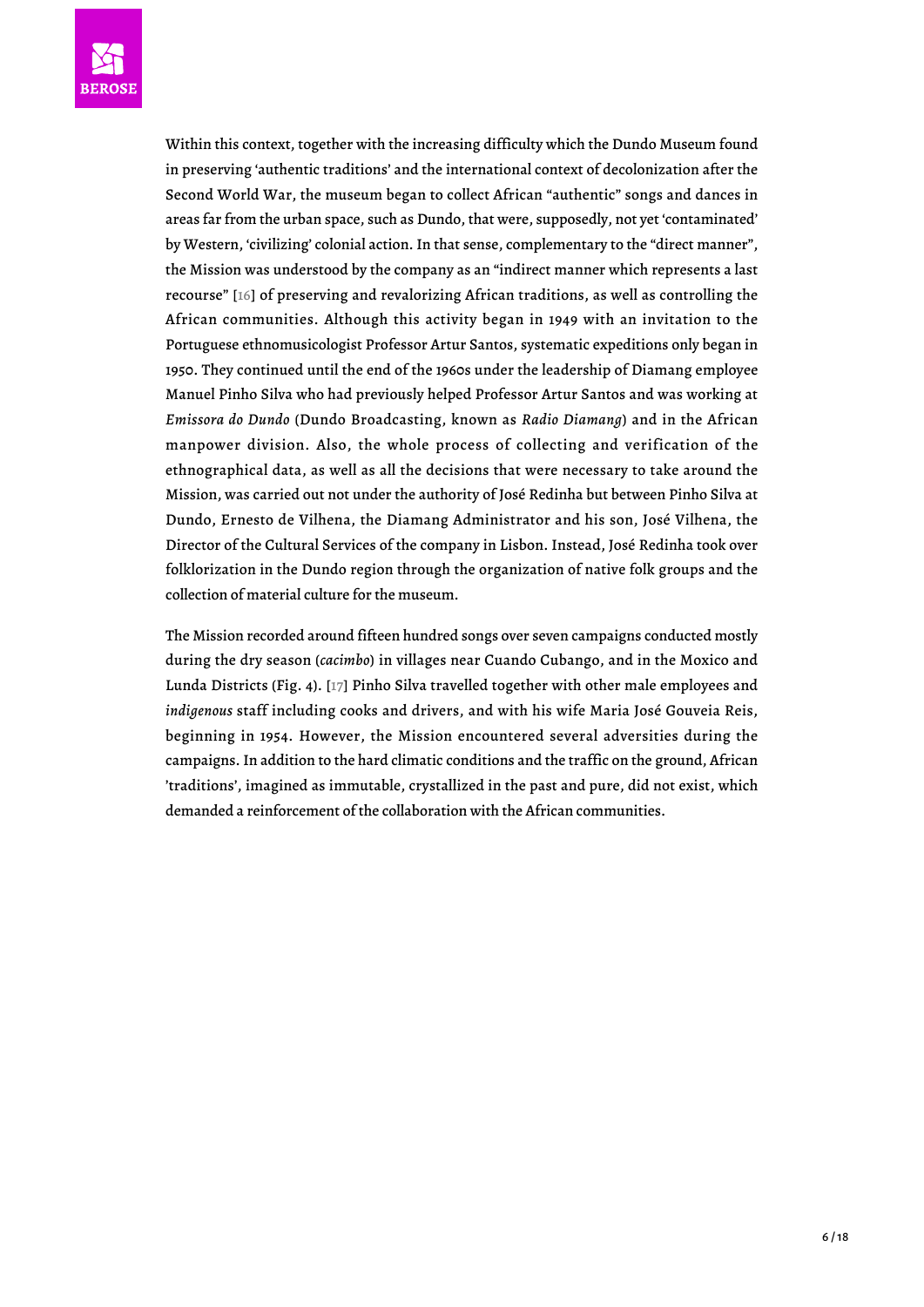



Fig. 4 Colonial Map of Angola (1961) and the spot of the Folk Music Collection Mission.

Scale 1: 4000000. The pink color is related to the areas of the collection registred in acetate disc (lacquer disc); the red color is related to collection areas registred in magnetic tape; the dashed refers to areas not yet explored at 1960. Source: Janmart et al (1961: 16).

<span id="page-6-1"></span><span id="page-6-0"></span>The Mission built camps near villages to receive and audition the best native voices and players brought by their *Sobas* (Fig. 5). After several rehearsals the sounds which were ideally more 'primitive', 'authentic' and 'tribal' – that is, the percussion rhythm called "batuque" in the colonial imaginary – were selected and recorded, favouring the songs that were part of the great *ciyanda* festivals (Fig. 6). *Ciyanda* (or *txianda*) is a popular Cokwe rhythm that used to be danced to during large festivals in villages where everybody is allowed to dance and sing several songs, usually making huge dancing circles while the men play strong percussion rhythms in the centre with *cikhuvu* and *ngoma* drums. [[18](#page-16-7)] So, in the villages where the drums were old and damaged (from Pinho Silva's point of view ), and "good" musicians were absent, the Mission looked for other instruments and musicians in faraway villages, and might have to hunt antelopes to replace the pelts of the drums. Only after the sound was recorded would the Mission translate the lyrics and verify the "authentic versions" of the recorded songs. The next phase of the Mission was the "writing collection" [[19](#page-16-8)] to understand, translate and transcribe the songs' lyrics and stories (Fig. 7). Also, the collection could imply a greater effort to verify the "authenticity" of the narratives, and in those situations the reviews held in the Mission office at Dundo brought together Pinho Silva, Maria José and several *indigenous* informants (Fig. 8).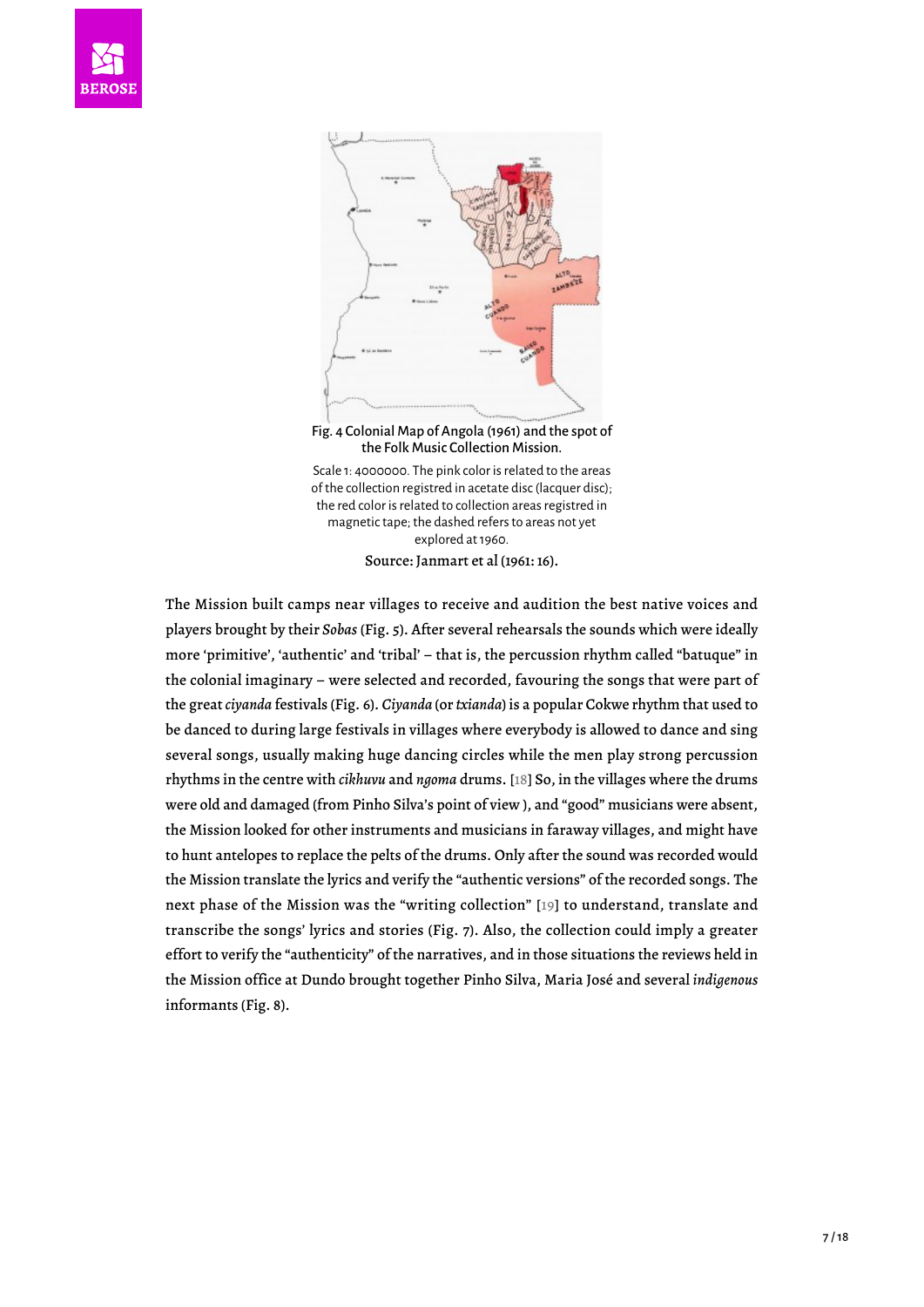



Fig. 5 [Soba [traditional chief] with his population, region of Lóvua], 1954. Source: Diamang Archive, Coimbra University. Folk Music Collection Mission, Box nº5, Photo nº 15009\_5r. © Universidade de Coimbra

<span id="page-7-0"></span>Songs were recorded on 78 rpm acetate discs (lacquer discs) and after 1954 directly to magnetic tapes (Fig. 9-10). These blank materials were imported from New York and Germany, recorded in Lunda and mastered in Spain. In total, twenty-one music collections from twenty-one previously defined and separate ethnic groups were recorded. [\[20](#page-16-9)] These songs circulated between Africa (Angola and South Africa), Europe and North and South America (EUA and Brazil) through exhibitions of 'black African art', musicological studies, concerts, conferences, radio and the press.



Fig. 6 Recolha de Folclore, Camissombo. [Folk music collection, region of Camissombo], 1955. Source: Diamang Archive, Coimbra University. Folk Music Collection Mission, 6th Report (1955: 179). Photo nº 15558. © Universidade de Coimbra

The Dundo Museum music collections were part of a large process of Diamang and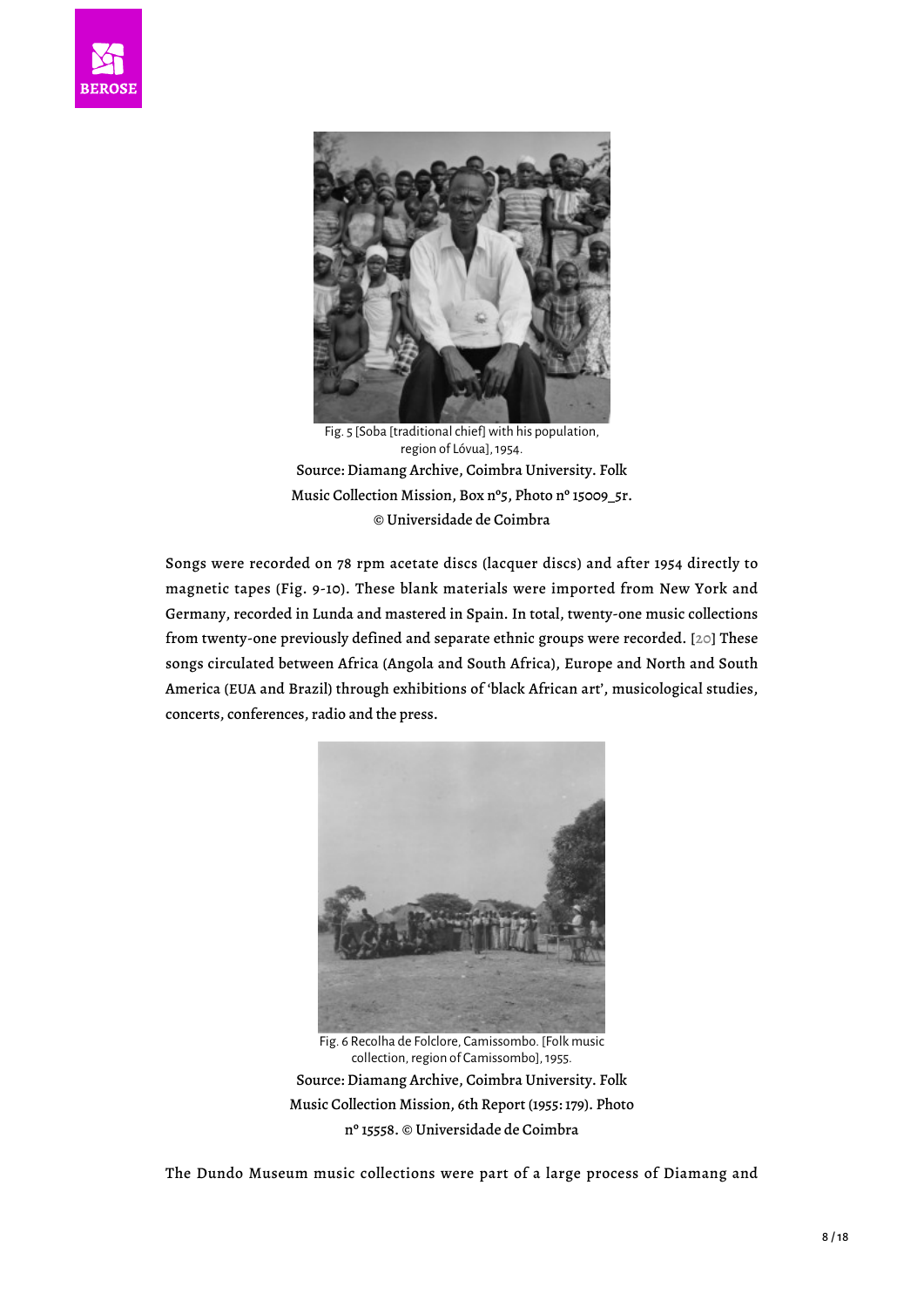

Portuguese Empire propaganda. For instance, by gifting – and not selling – two bilingual studies of ethnomusicology with the magnetic tapes recorded during the Mission to several Museums, Institutes and Universities, the aim was to dissemble the capitalistic nature of Portuguese colonialism and reinforce the scientific and cultural aspects. These studies were made on the Cokwe songs collected in 1954 and 1955 in Lunda, and were published by Dundo Museum in 1961 when the Colonial War began, and in 1967. It consists of an ethnographic description of the Cokwe people by José Osório de Oliveira, a description of the musical instruments by Pinho Silva and a musicological study made by the Portuguese maestro Hermínio do Nascimento (see Janmart et al., 1961 and 1967). Although these studies conceive Cokwe songs as possessing "high musicality" (Janmart et al., 1961: 56), the ethnographical and musical interpretation are based on a romantic, racialized and ethnocentric discourse that served an exercise of political propaganda (Valentim, 2012). As the ethnomusicologist Alan Merriam points out, while Pinho Silva's analysis is extremely well done, Osório de Oliveira's interpretation is "old-fashioned" and the maestro's musicological study is guided by a "social and cultural evolutionism" that "seems to be imbued with an antiquarian rather than strictly academic interest". Merriam called his analysis "naive" (Merriam, 1965: 177).



Fig. 7 [Written Collection in Camissombo region], 1955. Source: Diamang Archive, Coimbra University. Folk Music Collection Mission, Box nº6, Photo nº 15573\_6r. © Universidade de Coimbra

<span id="page-8-0"></span>Drawing on an imaginary that imposed the effort to rescue a native past which was still immune to colonial action, the Mission was faced with some difficulty in collecting 'pure' songs that had not been 'contaminated': some of the 'native folk songs' reflected a the colonial circumstances which were experienced and critically commented upon by the *Indígenas*. In particular, some of the songs recorded comments about the forced labour called *cipale* in the Cokwe language. [[21](#page-16-10)] Those '*cipale* songs' denounce sexual abuse perpetrated by colonial officials upon African women, labour violence in mines and on plantations, and punishments of *Sobas* and their villages. It should be stressed that the musical interpreters were all *indigenous* (in the sense of having native status) and most of them (or their relatives)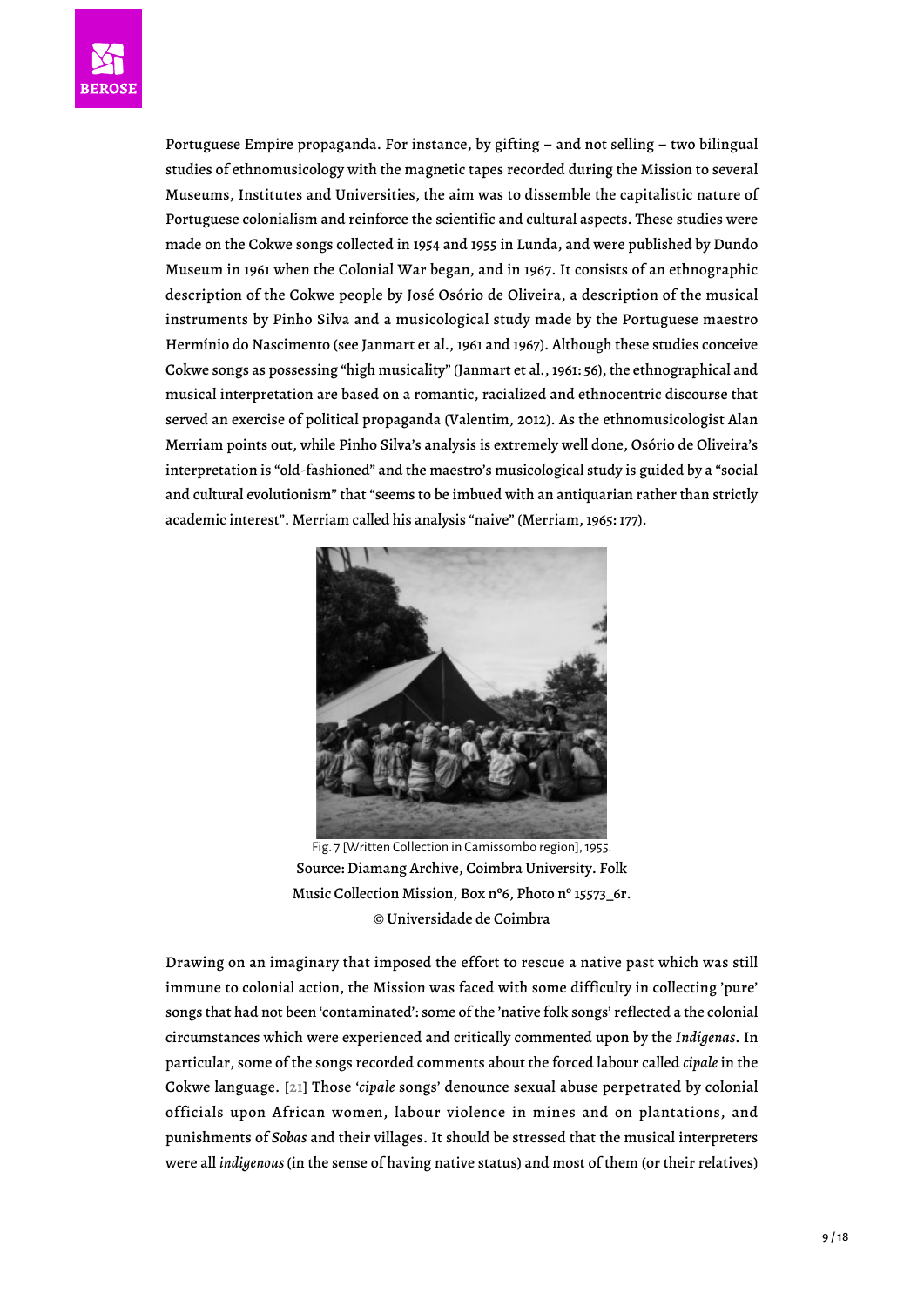

<span id="page-9-0"></span>had been *contratados* or *voluntários* at Diamang. This awareness of African subalternity within the colonial system is also revealed by the fact that the native people perceived their participation in the Folklore Mission as a mandatory collaboration similar to other work for the Company, and because of that they called the Mission "song service". [\[22\]](#page-16-11)



Fig. 8 Reuniões para estudo de folclore de povos do Congo Belga. [Meetings for the study of folklore of the people from the Belgian Congo], 1957. Source: Diamang Archive, Coimbra University. Folk Music Collection Mission, Rectification and Study, Vol. II (1957: 75). Photo nº 20813. © Universidade de Coimbra

In fact, these popular songs from the Cokwe community (as in Bantu societies in sub-Saharan Africa) are characterized by complex meanings and hidden messages that are expressed by the rhythms, melodies and lyrics. Those songs often combine dance, song, poetry and orature (oral history, tales, proverbs, myths and rumours); the cultural production is recreated by the context and the meanings are transmitted through storytelling, labour tasks, ritual, masquerade, divination, magic-therapeutic rites, festival celebrations and religious and witchcraft practices; and it is characterized by the predominance of percussion rhythm and melodies (Redinha 1988; Bastin, 1992; Jordán, 1998; Guerra-Marques, 2012). These musical expressions are thus not crystallized in a distant past and are often recreated in dialogue with living experience and enacted as part of everyday practices or on special occasions, and thus actively participate in vast social dynamics (at individual, family, communal, economic and political levels).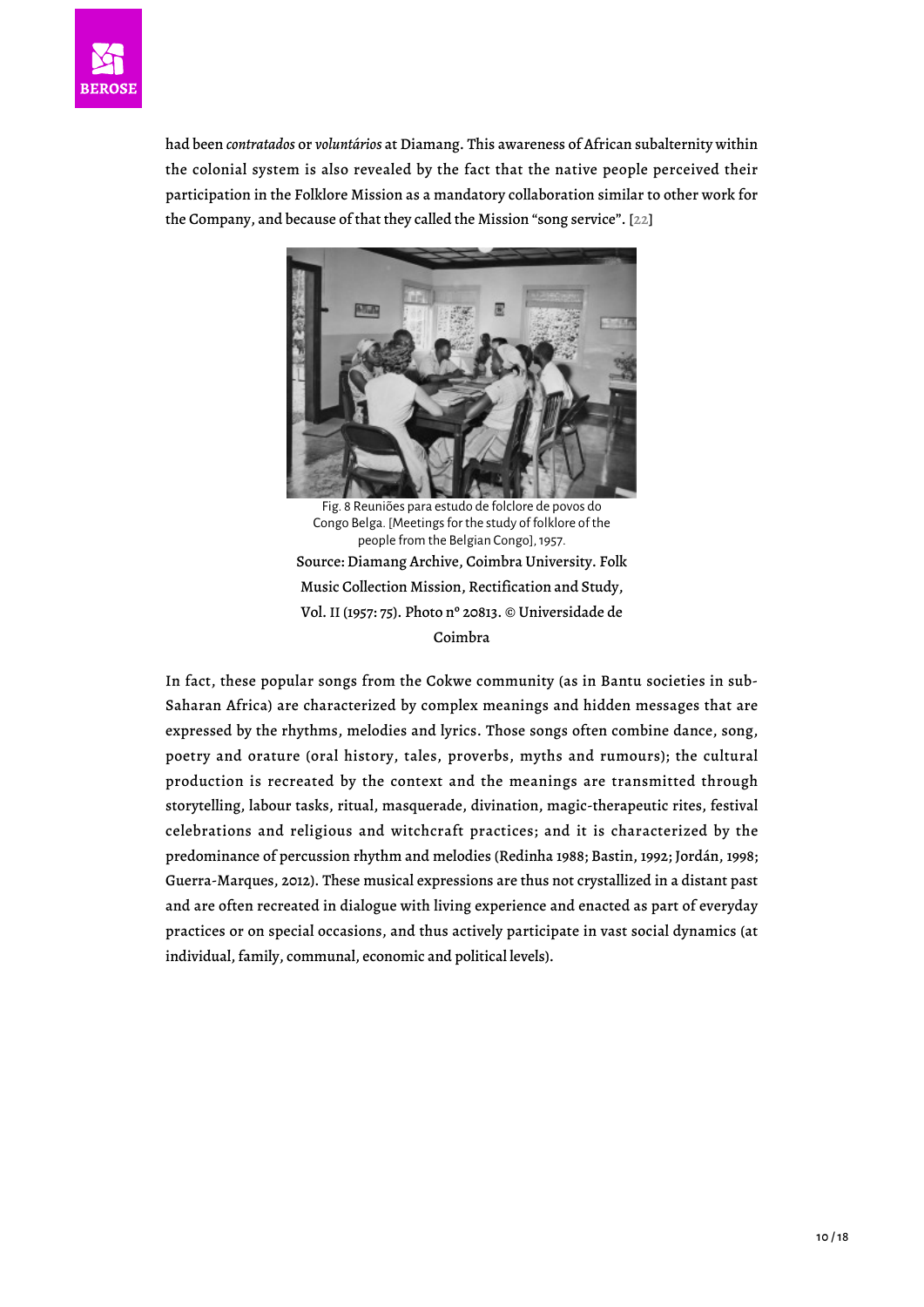



Fig. 9 Lacquer disc 78 rpm. Source: Diamang Archive, Coimbra University. Author's picture, 2015

But most of all, the songs collected by the Mission also reveal messages of hope, African values, advices, anxieties and desires that are entangled with the messages of complaint against the Portuguese colonial regime. Those diverse layers of meaning and ambiguities go beyond the interpretations made by the Mission and are present in various songs that talk about colonial experiences, as we can see below.



Fig. 10 Magnetic tape. Source: Diamang Archive, Coimbra University. Author's picture, 2015.

The song "Muambuâmbua" talks about a man named Muambuâmbua who fled from forced labour recruitment and was replaced by another man. This song was collected in 1954 during the fifth expedition of the Mission. It belongs to the QUI collection (meaning Quioco or Cokwe) with the number 185, disc nº 633, track 2 and it was classified as a "festive, txianda dance song" (UC/AD 5R MRFM 1954:174).

*Uó iaia Muambuâmbua é*, ------------Uó brother Muambuâmbua é,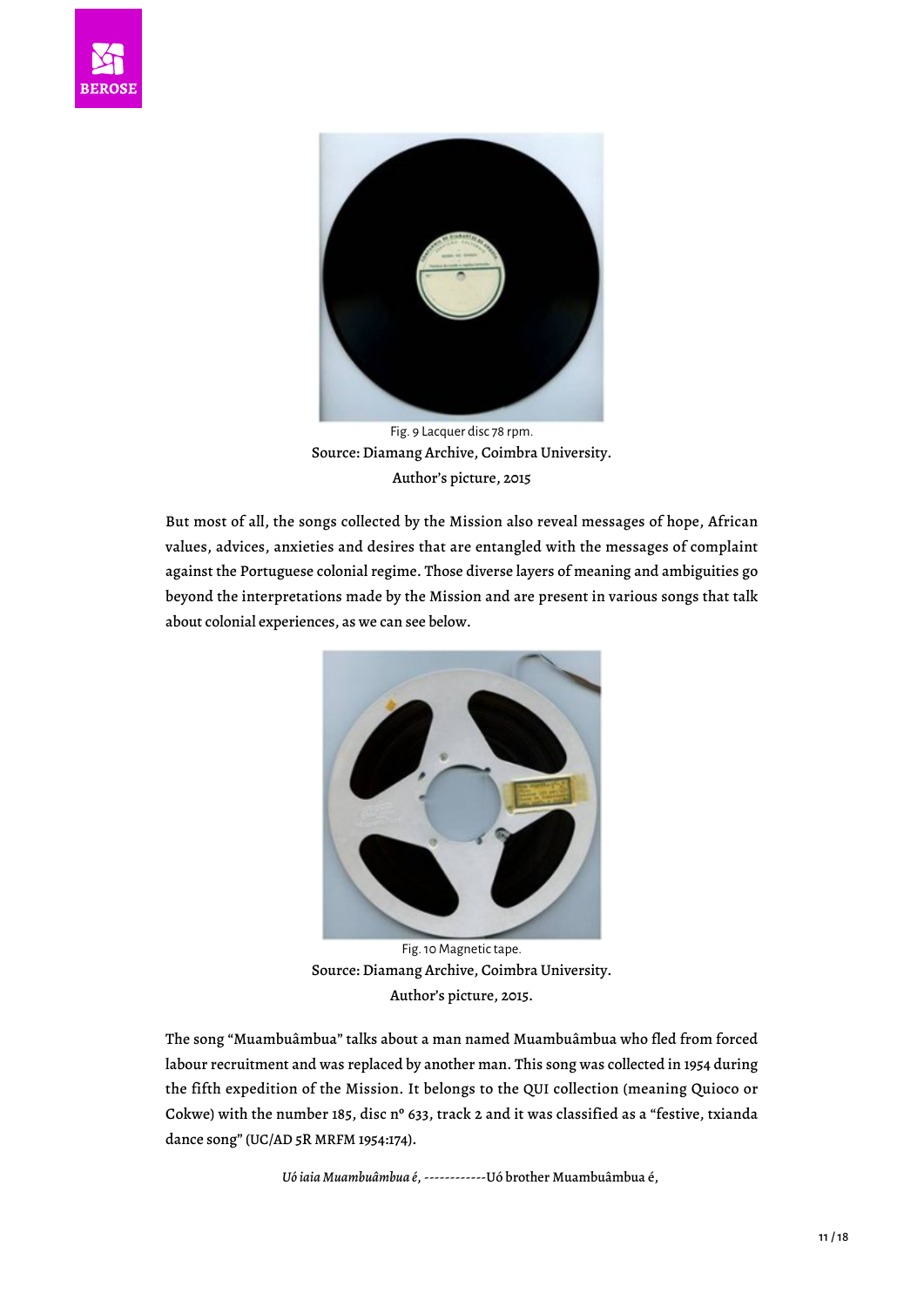*Iaia Muambuâmbua é,---------------* Brother Muambuâmbua é, *Tângua meza txipale,-------------*—On the recruitment day to the *cipale, Canatxinhine é, ------------------* He fled é,

CORO:- CHORUS:- *Ai mama Muambuâmbua é,------------* Oh my mother Muambuâmbua é,

SOLISTA:- SOLOIST:- *Uó iaia Muambuâmbua é*, ----------- Uó brother Muambuâmbua é, *Iaia Muambuâmbua é,---------------* Brother Muambuâmbua é, *Tângua meza txipale,--------------* On the recruitment day to the *cipale, Canatxinhine é,* -------------------He fled é,

CORO:- CHORUS:- *Ai mama Muambuâmbua é*,-------------Oh my mother Muambuâmbua é,

SOLISTA:- SOLOIST:- *Iátuè cumahieto txótxo,------------*-In our village we behave like this, *Canatxinhine é,---------------------*He fled é,

CORO:- CHORUS:- *Ai mama Muambuâmbua é,-------------* Oh my mother Muambuâmbua é, [This lyric's structure repeats 2 times]

The colonial authorities had to recruit people for contract labour. Muambuâmbua, an inhabitant from the village of Soba Txitopo situated in Txilombe river, a tributary of Lóvua, fled and someone else had to replace him. This is the story of this festive, txianda dance song. The soloist is called Faila and there is a female choir […]. (UC/AD 5R MRFM 1954:173-174).

Accordingly to my Cokwe interlocutors, this song talks about sensitive negotiations and creative strategies of resistance to colonial violence (Valentim, 2018a, 2018b). In particular, this Cokwe song is saying that people were fleeing from a violent labour system and at the same time is advising people to stop doing so. This complexity can be revealed in the verse "*Iátué cumahieto txótxo*". In a literal sense, this expression means 'In our village we behave like this', as literally translated by the Mission. But in that contextual Cokwe universe and metaphorical dimension, and taking into account the ironic and sarcastic emphasis put on those words by the soloist Faila, it has precisely the opposite meaning, that is: 'in our village we do not run away' or 'we must not flee'. But why is that?

Fleeing unexpectedly from the labour recruitment to *cipale* implied, first of all, an indiscriminate search for strong healthy men to replace whoever fled. That would cause different kinds of violence that could have deep repercussions for different parts of the village. In short, in a matrilineal system – where the children (in particular the uterine male nephews and cuisines) are fundamental to the political continuity of the lineage and family property – the absence of men would pose a kinship issue with social, economic and political implications for families and the social balance and autonomy of the entire village. This could be motivated, for instance, by a decrease in births and the breakdown of marriages that would have consequences at the level of social differentiation within gender issues. Also,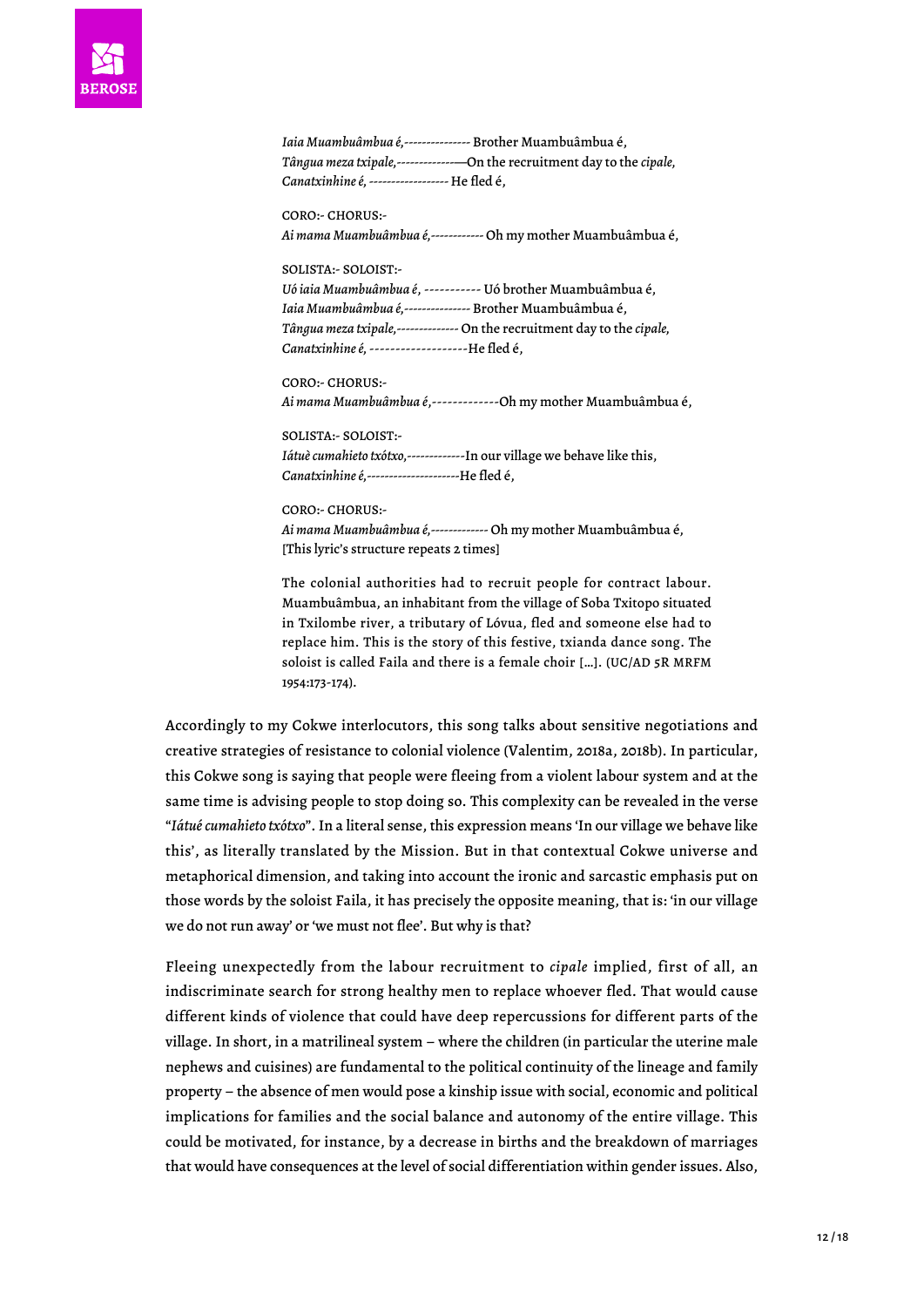

an unexpected flight could cause a burden for women in the preparation of land for agricultural work on farms and a lack of men for hunting, which together could lead to a poor harvest and a period of famine; the punishment of the fugitive's family and their arrest, together with *Sobas* as a mechanism of public humiliation and labour coercion, blackmail and intimidation; and the pursuit of undocumented men. So, fleeing wasn't an individual issue. And if the *Soba* decided not to deliver any healthy men, or if nobody wanted to go for the *cipale*, the whole village would flee during the night as a collective act of solidarity and survival. At the same time, this song can be understood as a message that stresses the anxieties raised by new ambitions and social expectations, namely the need to go to *cipale* in order to return to the village with goods and money as a way of empowering African labourers and their families, especially wives and *Sobas*.

This song reveals a creative engagement with Portuguese colonialism; it contains multiple messages, and shows hidden and complex layers of meaning and logic. This song is about the Cokwe people's experiences with colonial labour policies and how they straddled ambivalent tactics and strategies of compliance with and resistance to colonial rule.

This song, as well as others collected by the Mission, was sung during forced labour in the mines and plantations, during the journey between the *cipale* and the village, and during the great festivals to receive the "contratados" that survived the *cipale* and returned to the villages with goods and money. Simultaneously, the songs were part of the festivals organized in the Dundo Museum Folk Yard, and gifted to scientific and cultural institutions in Europe, South and North America and Africa on disc and magnetic tape, and disclosed as inoffensive and 'traditional' songs of Angolan folk music, powerless to subvert colonial domination in Lunda. In that process, Diamang turned these songs into a specific representation which highlighted the modern European, the civilized and evolved, just as it naturally relegated the African societies to the condition of silence, passiveness, primitiveness and subalternity. Thereby, the "*cipale* songs" were recorded by the Dundo Museum as "beautiful" and "authentic" songs, with no subversive power bound by the political insurgency of words, or even sound.

In sum, part of those African songs collected by Diamang were not merely Angolan folk music songs. That is, the songs functioned as a public discursive space in which African people could make sense of their colonial experience and formulate and disseminate a social awareness of their subalternity, which reveals an active African agency and a creative engagement with various kinds of violence imposed by Portuguese colonial rule. Through music, African workers conceived strategies of compliance intertwined with resistance to colonial oppression. Finally, this means that the social categories of colonizer and colonized are a shifting pair and mutually constructed through reciprocal engagements in a tangled, concurrent and ambiguous web of meanings and permanent negotiations, that ethnographic knowledge is the product of collaborative processes, and also that power can always be subverted in both covert and overt ways. The Folk Music Collection Mission was, indeed, the sound of the Portuguese Empire and, at the same time, a plethora of voices of the *cipale* that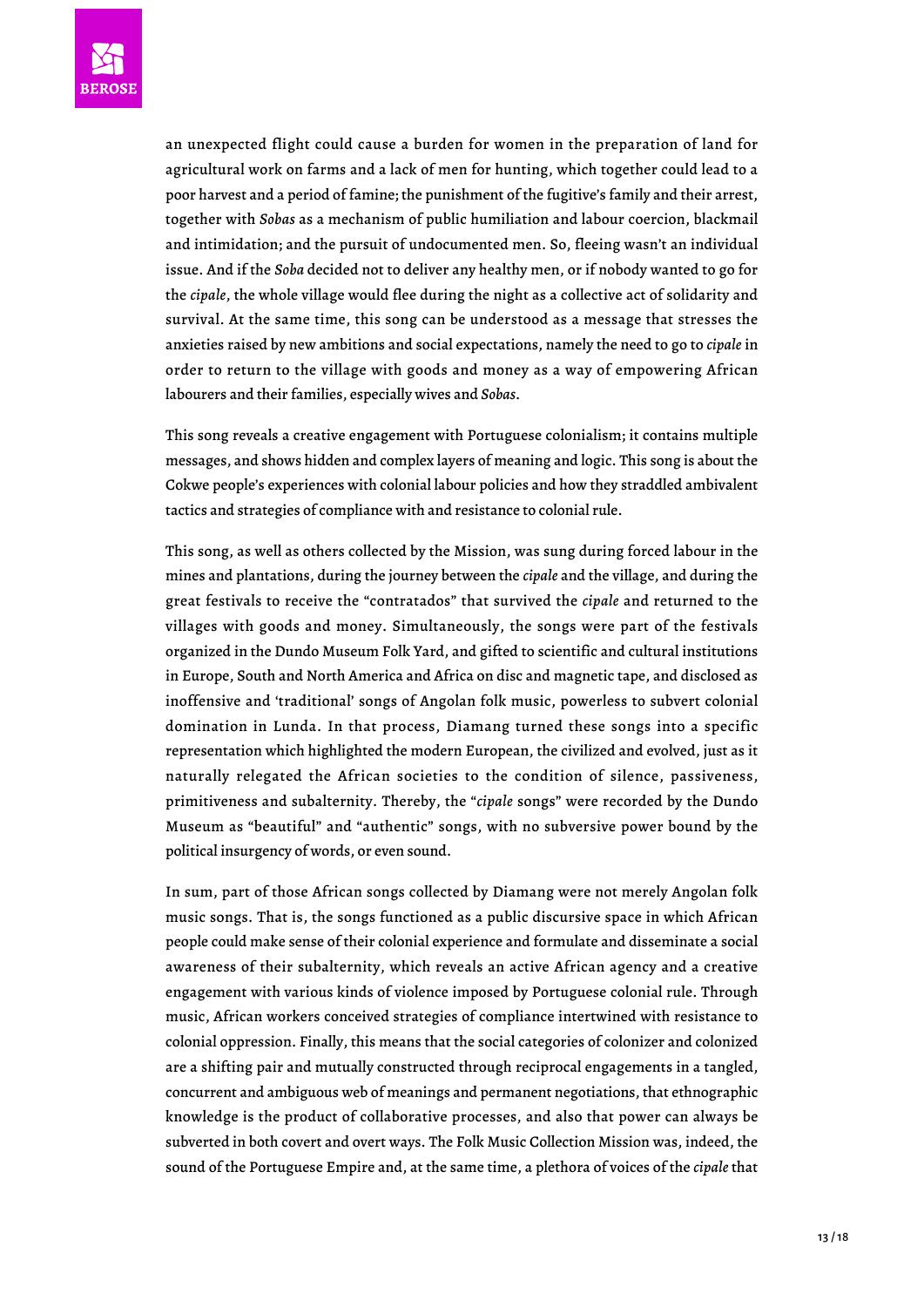

expressed African subjectivities, agencies and resistance in a political context opposed to it (Valentim, 2018b). Those songs consist in Angolan colonial musical heritage that reveals a specific common past of Angola and Portugal that must be made known and discussed from a postcolonial, decolonial and anthropological perspective.

## **Archives**

Coimbra University, Diamang Archive (UC/AD) (Coimbra):

*Relatório Anual do Museu do Dundo* (RAMD): 1950 5º Relatório da Missão de Recolha de Folclore Musical: 1954 Pasta 84J.5h (1ª): *Museu do Dundo, Investigações Científicas, (Recolha e estudo do folclore musical: Relações com diversos Institutos da especialidade),* 15/06/50 - 10/11/69

Minho University, Nogueira da Silva Museum (Braga)

## **Bibliography**

Alves, Vera M. (2007) *"Camponeses Estetas" no Estado Novo: Arte Popular e Nação na Política Folclorista do Secretariado da Propaganda Nacional* PhD thesis. Lisbon: Departamento de Antropologia, ISCTE-IUL.

Bastin, Marie-Louise (1992) "Musical Instruments, Songs and Dances of the Chokwe (Dundo Region, Lunda district, Angola)" *African Music*. 7 (2), 23-44.

Bendix, Regina (1997) *In Search of Authenticity: The Formation of Folklore Studies*. Madison, Wisconsin: The University of Wisconsin Press.

Castelo-Branco, Salwa El-Shawan; Branco, Jorge Freitas (2003) "Folclorização em Portugal: uma perspectiva" in Castelo-Branco, Salwa El-Shawan; Branco, Jorge Freitas (orgs.) *Vozes do Povo: a folclorização em Portugal*. Oeiras: Celta Editora, 1-21.

Cleveland, Todd (2008) *Rock Solid: African laborers on the diamond mines of the Companhia de Diamantes de Angola (Diamang), 1917-1975.* PhD thesis. Minnesota: University of Minnesota, ProQuest, LLC.

Clifford, James (1988) "On collecting art and culture" *in The Predicament of Culture: twentiethcentury Ethnography, Literature, and Art*. Cambridge: Harvard University Press, 215-251.

Cruz, Elizabeth (2005) *O Estatuto do Indigenato – Angola. A Legalização da Discriminação na Colonização Portuguesa.* Luanda: Edições Chá de Caxinde.

Fernando, Manzambi Vuvu (2013) "Origem, Expansão e Fixação das populações Ruund, Cokwe e comunidades aparentadas" *in* Victorino, Samuel Carlos; Yoba, Carlos; Panzo, J. B.; et al. (eds.) *A Rainha Lueji A'Nkonde e o Império Lunda. Actas da Conferência Internacional sobre a Rainha Lueji A'Nkonde.* Dundo: Lueji Editora, 34-45.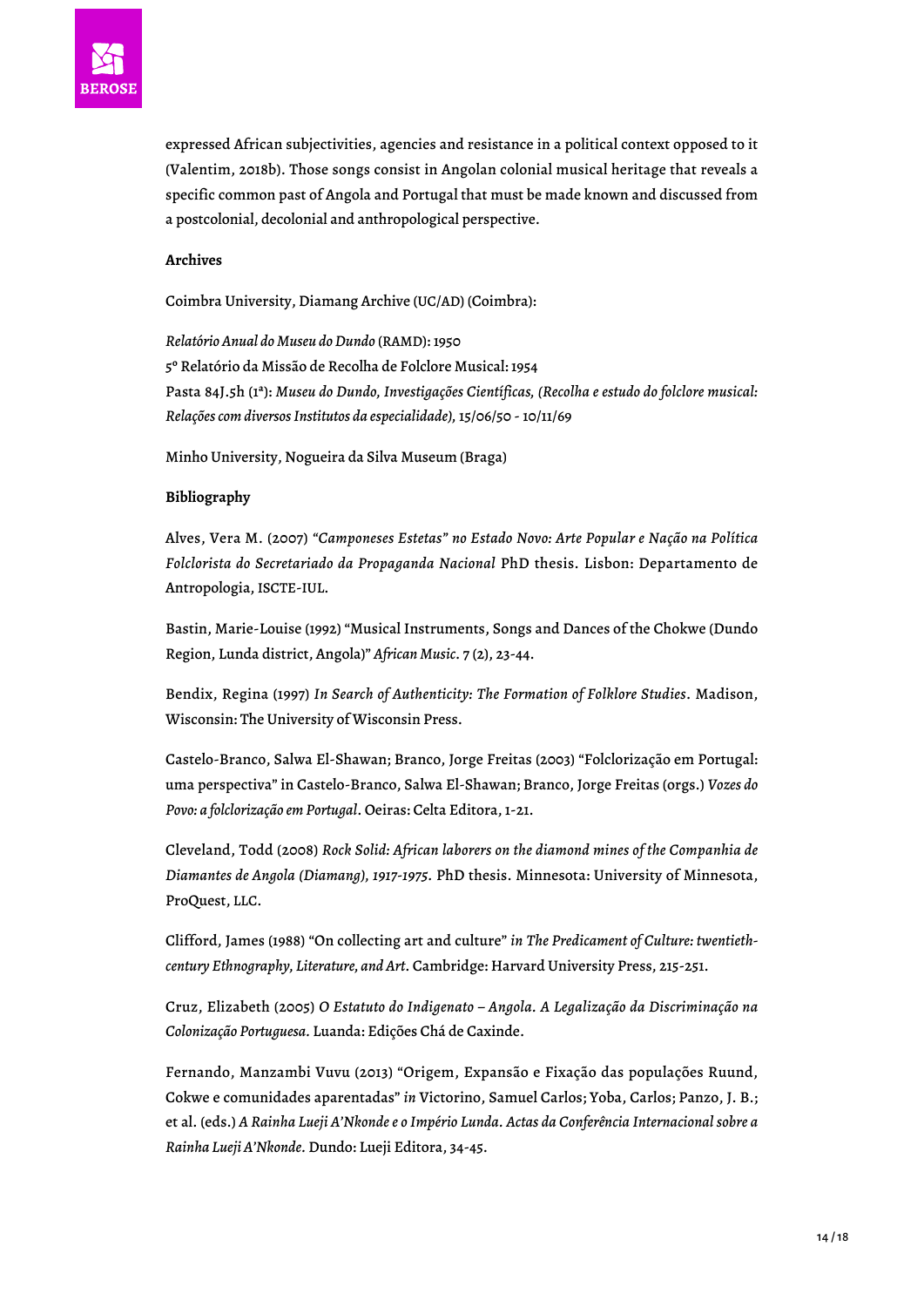

Guerra-Marques, Ana Clara (2012) "Entre a arte e educação: manifestações culturais na sociedade tradicional Cokwe" *in* Guerra-Marques, Ana Clara (coord.) *Memória viva da cultura da região leste de Angola. Catálogo da exposição permanente do Museu Regional do Dundo.* Luanda: Ministério da Cultura, 129-155.

Hall, Stuart (2001) [1992] "The West and the Rest: Discourse and Power" *in* Hall, Stuart; Gieben, Bram (orgs.), *Formations of Modernity*. Cambridge: Polity, 275-320.

Janmart, et al. (1961) *Folclore Musical de Angola. Volume I, Povo Quioco (Área do Lóvua)*. Lisbon: Publicações Culturais da Companhia de Diamantes de Angola.

Janmart, et al. (1967) *Folclore Musical de Angola. Volume II, Povo Quioco (Área do Camissombo)*. Lisbon: Publicações Culturais da Companhia de Diamantes de Angola.

Jerónimo, Miguel Bandeira (2010) *Livros Brancos, Almas Negras. A missão "civilizadora" do colonialismo português c. 1870-1930*. Lisbon: Imprensa de Ciências Sociais / ICS.

Merriam, Alan (1965) "Folclore Musical de Angola (Angola Folkmusic): colecção de fitas magnéticas e discos (Collection of Magnetic Tapes and Discs) by Companhia de Diamantes de Angola" *Ethnomusicology*. 9 (2), 176-177.

Naithani, Sadhana (2010) *The Story-Time of the British Empire: Colonial and Postcolonial Folkloristics*. Jackson: University Press of Mississippi.

Porto, Nuno (2009) *Modos de objectificação da dominação colonial: o caso do Museu do Dundo, 1940-1970.* Lisbon: Fundação Calouste Gulbenkian, FCT.

Ranger, Terence (2002) [1983] "El invento de la tradición en la África colonial" *in* Hobsbawm, Eric; Ranger, Terence (eds.) *La Invención de la Tradición*. Barcelona: Editorial Crítica, 219-272.

Redinha, José (1988) [1984] *Instrumentos Musicais de Angola: sua construção e descrição.* Coimbra: Instituto de Antropologia da Universidade de Coimbra

Santos, Boaventura de Sousa (2002) "Para uma sociologia das ausências e uma sociologia das emergências" *Revista Crítica de Ciências Sociais.* 63, October, 237-280.

Wolf, Eric (1982) *Europe and the People without History*. California: University of California Press.

Valentim, Cristina Sá (2012) "Um som que silencia. Ciência e colonialidade nos estudos musicológicos da música cokwe da Lunda, 1961 e 1967" *Realis. Revista de Estudos AntiUtilitaristas e PosColoniais*. 2 (2), 132-151.

Valentim, Cristina Sá (2018a) "Entangled voices, lived songs. Mwambwambwa, a Cokwe song recorded in 1954 at colonial Lunda, Angola" *in* Pemunta, Ngambouk Vitalis (org.) *Concurrences in Postcolonial Research. Perspectives, Methodologies, and Engagements*. Stuttgart: ibidem-Verlag Press, 221-264.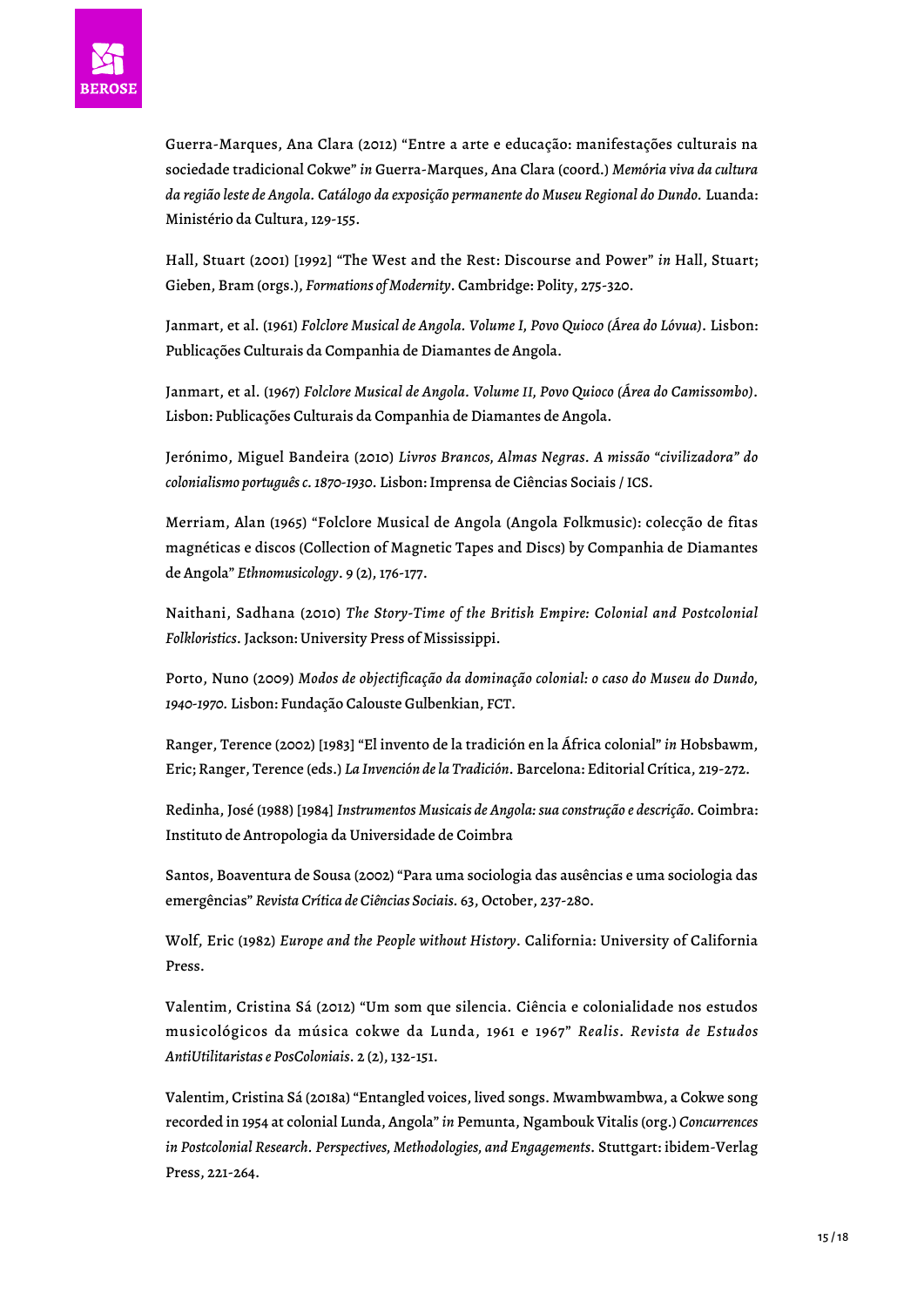

Valentim, Cristina Sá (2018b) *Sons do Império, Vozes do Cipale. Canções tucokwe, Poder e Trabalho durante o colonialismo tardio na Lunda, Angola.* PhD thesis. Coimbra: Faculdade de Economia da Universidade de Coimbra.

Vasconcelos, João (2001) "Estéticas e políticas do folclore" *Análise Social*. XXXVI (158-159), 399-433.

<span id="page-15-1"></span><span id="page-15-0"></span>[\[1\]](#page-0-0) Missão de Recolha de Folclore Musical

[\[2\]](#page-0-1) Companhia de Diamantes de Angola

<span id="page-15-2"></span>[[3](#page-0-2)] This text arises from my PhD Thesis on Postcolonial Studies that I concluded in 2018 at the Centre for Social Studies of the University of Coimbra (CES-UC) (see Valentim, 2018b). This paper is a version of some sections published in this chapter: Valentim, Cristina Sá (2018a) "Entangled voices, lived songs. Mwambwambwa, a Cokwe song recorded in 1954 at colonial Lunda, Angola" *in* Pemunta, Ngambouk Vitalis (org.) *Concurrences in Postcolonial Research. Perspectives, Methodologies, and Engagements*. Stuttgart: ibidem-Verlag Press, 221-264.

<span id="page-15-4"></span><span id="page-15-3"></span>[\[4\]](#page-0-3) Museu do Dundo

[\[5](#page-1-0)] In English in the original.

<span id="page-15-5"></span>[[6\]](#page-1-1) However, simultaneously, the language of folklore was used with an opposite sense to the ethnographic discourse of the regime, and even as a form of political contestation undertaken by ethnographers, musicians, architects, writers and artists. They wanted to value and recover the traditions of the rural population, but not as a symbolic production used to favour state ideology. In this ethnographic production, I can highlight the names of Orlando Ribeiro, Fernando Lopes Graça, Michel Giacometti, Alves Redol, Joaquim Roque, Jaime Lopes Dias, António Joyce, Abel Viana and Veiga de Oliveira, among others (Castelo Branco and Branco, 2003: 12-13).

<span id="page-15-6"></span>[[7\]](#page-2-0) After independence, this enterprise gave rise to the current Angolan diamonds company, Endiama, and the Lunda District was divided into the Provinces of North Lunda and South Lunda.

<span id="page-15-7"></span>[\[8\]](#page-2-1) *Cipaio* [or *Sipaio*] is a Portuguese name given to the colonial police force constituted by African men.

<span id="page-15-8"></span>[\[9\]](#page-2-2) *Capita* [*Kapita* in *Ucokwe*] is the name given by native populations to the African man overseer of native labour force and recruitment in Portuguese colonialism.

<span id="page-15-9"></span>[[10\]](#page-3-0) Male African workers could be "contratados" and "voluntários". The c*ontratados* were recruited far from the mining region and did the excavation mining work and the harder tasks, while the *voluntários*, or 'workers from the mining region' did lighter tasks in mining and various services at the urban centres. Yet, for both of them, these tasks could be perceived as forced labour. According to conversations held in 2014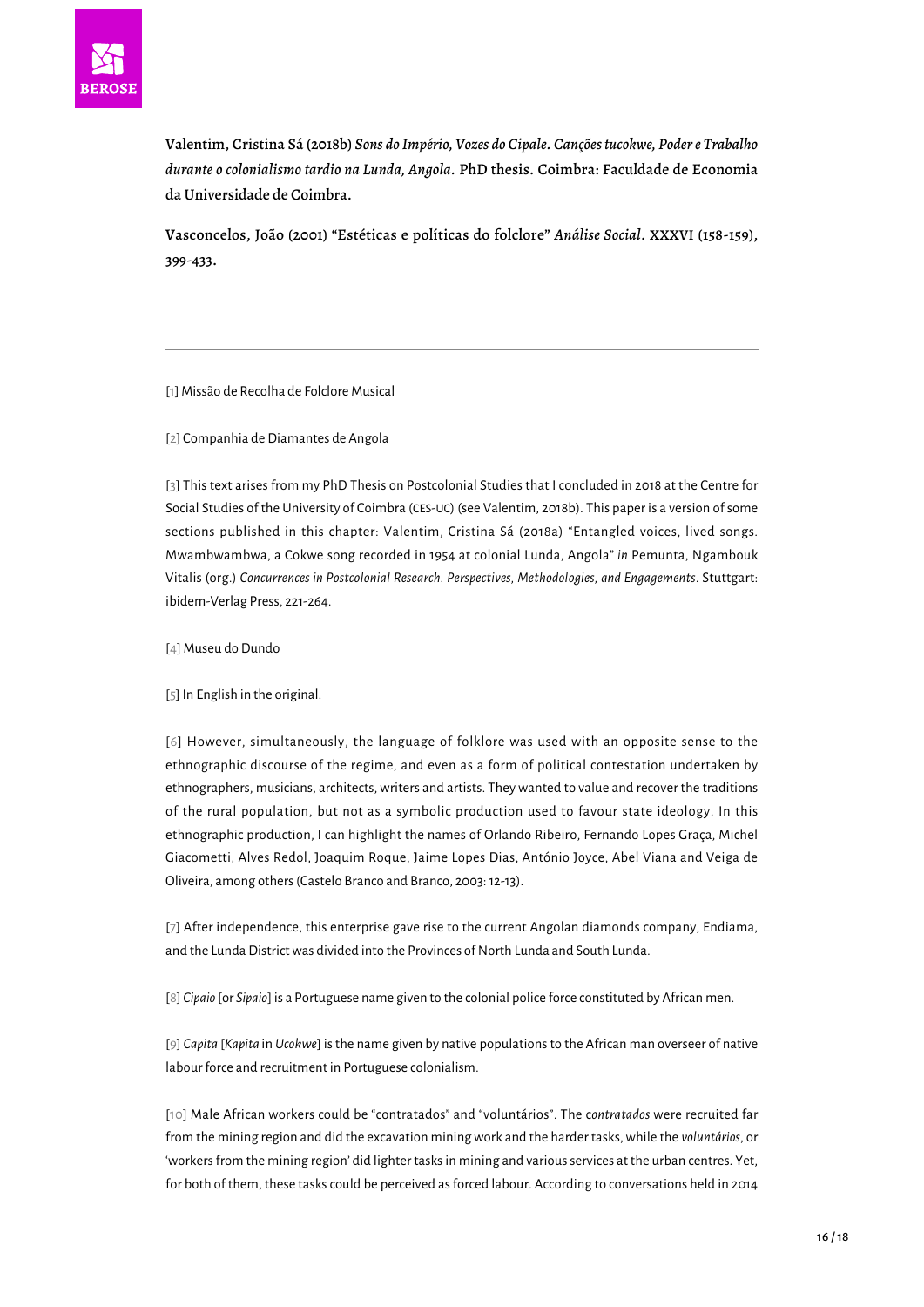

during my fieldwork in North and South Lunda, the mining work is remembered as the most violent of all, precisely as equivalent to slavery.

<span id="page-16-0"></span>[[11](#page-3-1)] Nowadays known as *Museu Regional do Dundo* [Regional Dundo Museum], this museum reopened its permanent exhibition about the history and material culture of the Cokwe people in 2012.

<span id="page-16-1"></span>[\[12\]](#page-3-2) [In English in the original] UC/AD, Pasta 84J.5h (1º): "'Memorandum", carta G.218/54 de 05/07/1954, p.2

<span id="page-16-2"></span>[\[13\]](#page-3-3) Aldeia do Museu

<span id="page-16-4"></span><span id="page-16-3"></span>[\[14](#page-3-4)] Terreiro de Folclore

[\[15\]](#page-3-5) Grupos Folclóricos Indígenas

<span id="page-16-5"></span>[\[16](#page-5-0)] [In English in the original] UC/AD, Pasta 84J.5h (1º): "'Memorandum", carta G.218/54 de 05/07/1954, p.2

<span id="page-16-6"></span>[\[17\]](#page-5-1) The materials collected during the expeditions and related to other Diamang activities can be partially accessed at the website 'Diamang Digital' [\(www.diamangdigital.net\)](http://www.diamangdigital.net). The 'Diamang Digital' project developed, implemented and made available online a digital archive on the archive materials of the ex-Diamond Company of Angola (Diamang) held at the University of Coimbra, Portugal. This website contains photographic and sound collections, maps and field reports from several divisions of the enterprise. 'Diamang Digital' was led by Dr Nuno Porto and I worked on the digitization process and web data updates with him and other colleagues. Currently I am in charge of the 'Diamang Digital' website back office.

<span id="page-16-7"></span>[[18\]](#page-6-0) *Cikhuvu* (or *"txinguvo"*) and *ngoma* are drums. *The cikhuvu* is a large trapezoidal drum made from a single block of wood, with a longitudinal slit at the top and played with two sticks (*mixipho*) covered with rubber (*ulongo*) (Redinha, 1988: 128). Traditionally it was also used as an important way to communicate between villages (idem: 31). The *ngoma* can be of different types but all of them are made of wood and are mostly played with the hands. Each of them has leather coverings on top (or also at the base) (Redinha, 1988: 164-167).

#### <span id="page-16-8"></span>[\[19](#page-6-1)] Recolha Escrita

<span id="page-16-9"></span>[\[20\]](#page-7-0) The music collections are: Baluba, Baquete, Bângala, Bena Lulua, Bena Mai, Bena Ngoje, Bena Nsapo, Cacangala, Cacongo, Caiauma, Caleutchaje, Caluio, Camacha, Cambunda, Conhengo, Luena, Luena Cassabe, Lunda, Lunda Muatiânvua, Lunda Ndembo and Quioco (UC/AD, 1-7 R MRFM, 1950-1963). These names are written with the colonial orthography as it appears in the Mission's Reports. The name "Quioco" is one of the colonial Portuguese names for the Cokwe people.

<span id="page-16-11"></span><span id="page-16-10"></span>[[21](#page-8-0)] Although this word is written as *shibalo* in most contemporary studies about colonial Angola, it is *txipale* [*cipale*] that appears in the Cokwe-Portuguese dictionary (see Barbosa, 1989: 405). In Lundas its pronunciation depends on the region: in South Lunda it mainly appears as *cipale*, but in North Lunda it mostly appears as *cibale.*